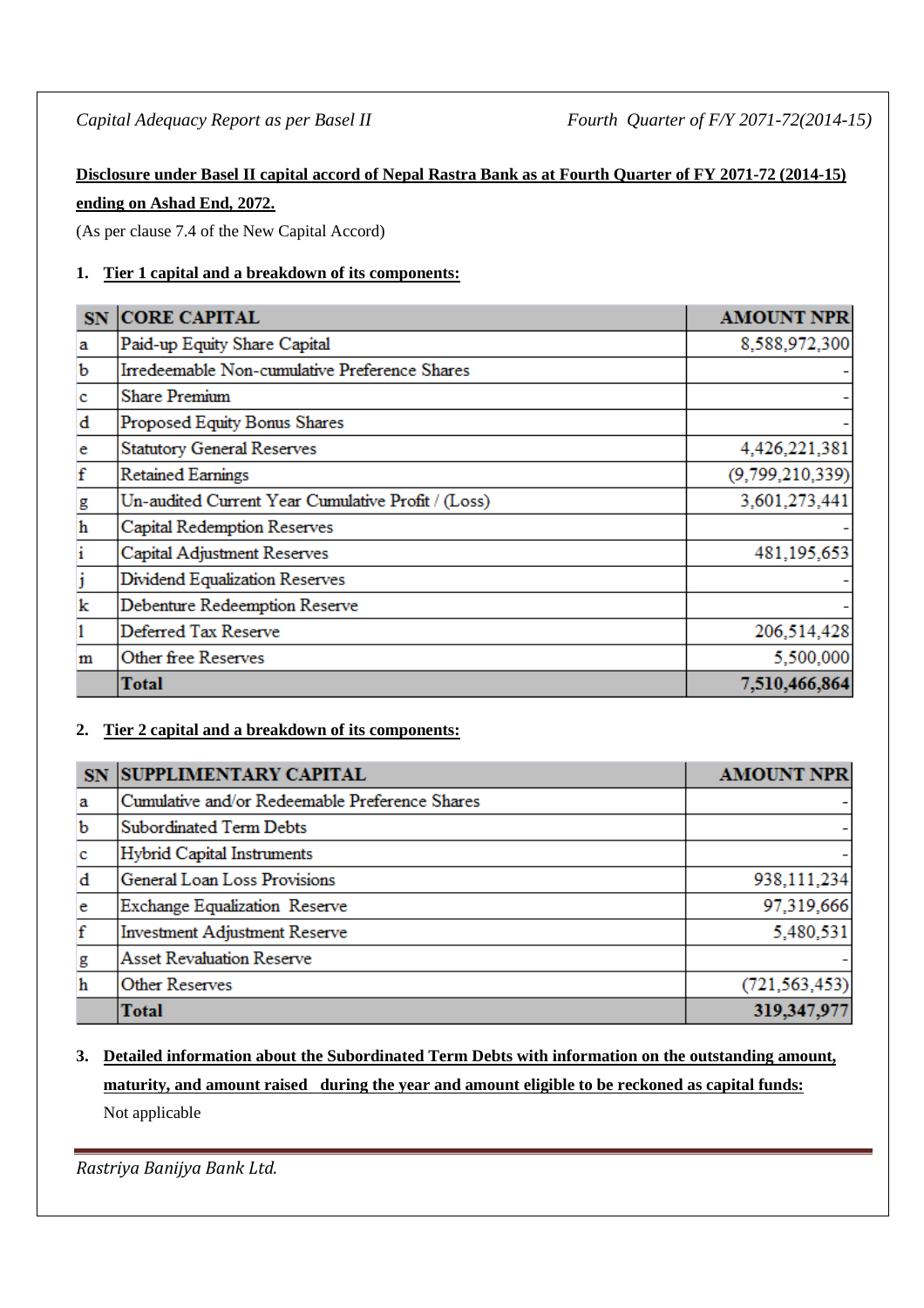## **4. Deductions from capital:**

| <b>SN</b>    | <b>DEDUCTION FOR CORE CAPITAL</b>                                              | <b>AMOUNT NPR</b> |
|--------------|--------------------------------------------------------------------------------|-------------------|
| a            | Goodwill                                                                       |                   |
| b            | <b>Fiticious Assets</b>                                                        |                   |
| $\mathbf{c}$ | Investment in Equity of Licensed Financial Intitutions                         | 8,974,282         |
| d            | Investment in Equity of Institutions with Financial Interests                  | 59,205,600        |
| $\mathbf{e}$ | Investment in Equity of Institutions in excess of the Limits                   |                   |
| $\mathbf f$  | Investments arising out of Underwriting Commitments                            |                   |
| g            | Reciprocal Crossholdings                                                       |                   |
| $\mathbf h$  | Purchase of Land and Buildings in Excess of Limit and Unutilized               |                   |
|              | <b>Other Deductions</b>                                                        |                   |
|              | <b>Adjustment under Pillar II</b>                                              |                   |
|              | Less: Shortfall in Provision (6.4a 1)                                          |                   |
|              | Less: Loans and Facilities extended to Related Parties and Restricted Lendings | 2,048,782         |
|              | Total                                                                          | 70,228,664        |

#### **5. Total qualifying capital fund: NPR . 7,759,586,178**

**6. Capital adequacy ratios: 10.34%**

| <b>CAPITAL ADEQUACY RATIOS</b>                                               | Current Quarter |
|------------------------------------------------------------------------------|-----------------|
| Tier 1 Capital to Total Risk Weighted Exposures (After Bank's adjustments of |                 |
| $Pillar$ II)                                                                 | 9.91%           |
| Tier 1 and Tier 2 Capital to Total Risk Weighted Exposures (After Bank's     |                 |
| adjustments of Pillar II)                                                    | 10.34%          |

# **7. Risk weighted exposures for Credit Risk, Operational Risk and Market Risk:**

| <b>SN</b>   | <b>RISK WEIGHTED EXPOSURES</b>                                           | <b>AMOUNT (NPR)</b> |
|-------------|--------------------------------------------------------------------------|---------------------|
| a           | Credit Risk                                                              | 62,065,760,841      |
| $\mathbf b$ | <b>Operational Risk</b>                                                  | 8,200,140,519       |
| c           | <b>Market Risk</b>                                                       | 50,858,445          |
|             | Adjustment under Pillar II                                               |                     |
|             | Add: 4 % of the total Risk Weighted Exposures for unsatisfactory overall | 2,812,670,392       |
|             | risk management policies and procedures (6.4a 9)                         |                     |
|             | Add: % oTotal Deposit RWE due to insufficient Liquid Assets (6.4a 6)     |                     |
|             | Add: 4% of Gross total Income of Previous Financial Year for             | 1,919,468,499       |
|             | Inadequate Operational Risk Management Process(6.4a 7)                   |                     |
|             | Total Risk Weighted Exposures (After Banks adjustment of Pillar II)      | 75,048,898,696      |

*Rastriya Banijya Bank Ltd.*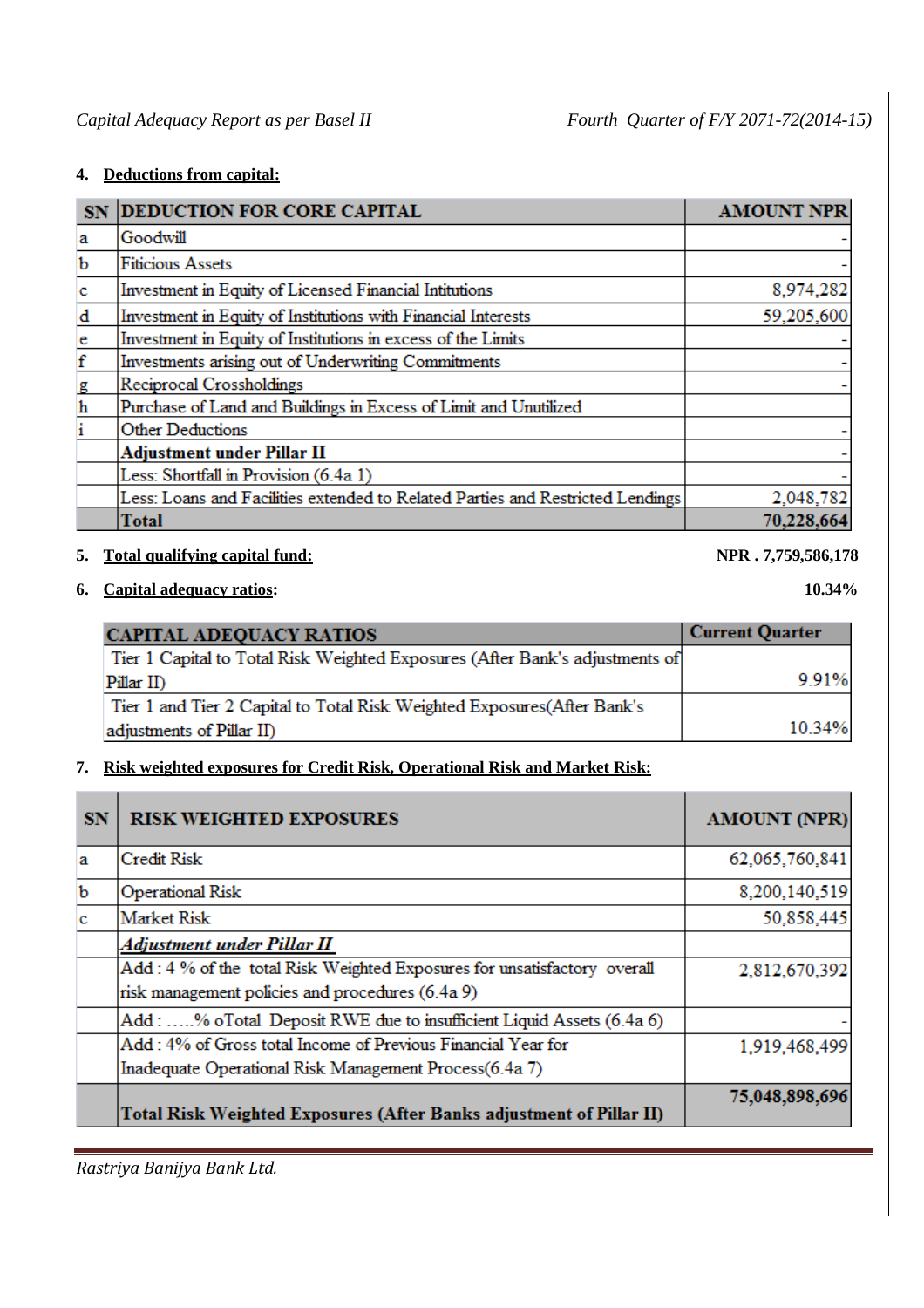#### **8. Risk Weighted Exposures under each of 11 categories of Credit Risk:**

|    | <b>SN</b> Particulars                   | <b>AMOUNT (NPR</b> |
|----|-----------------------------------------|--------------------|
| 1  | Claims on govt. and central bank        |                    |
| 2  | Claims on other official entities       |                    |
| 3  | Claims on banks                         | 625, 162, 496      |
| 4  | Claims on corporate and securities firm | 22,723,549,846     |
| 5  | Claims on regulatory retail portfolio   | 25,749,224,772     |
| 6  | Claim secured by residential properties | 2,667,367,856      |
| 7  | Claims secured by commercial real state | 1,103,114,315      |
| 8  | Past due claims                         | 513,996,240        |
| 9  | High risk claims                        | 2,328,281,649      |
| 10 | Other assets                            | 4,129,522,980      |
| 11 | <b>Off Balance sheet items</b>          | 2,225,540,688      |
|    | <b>Total</b>                            | 62,065,760,841     |

#### **9. Total risk weighted exposure calculation table:**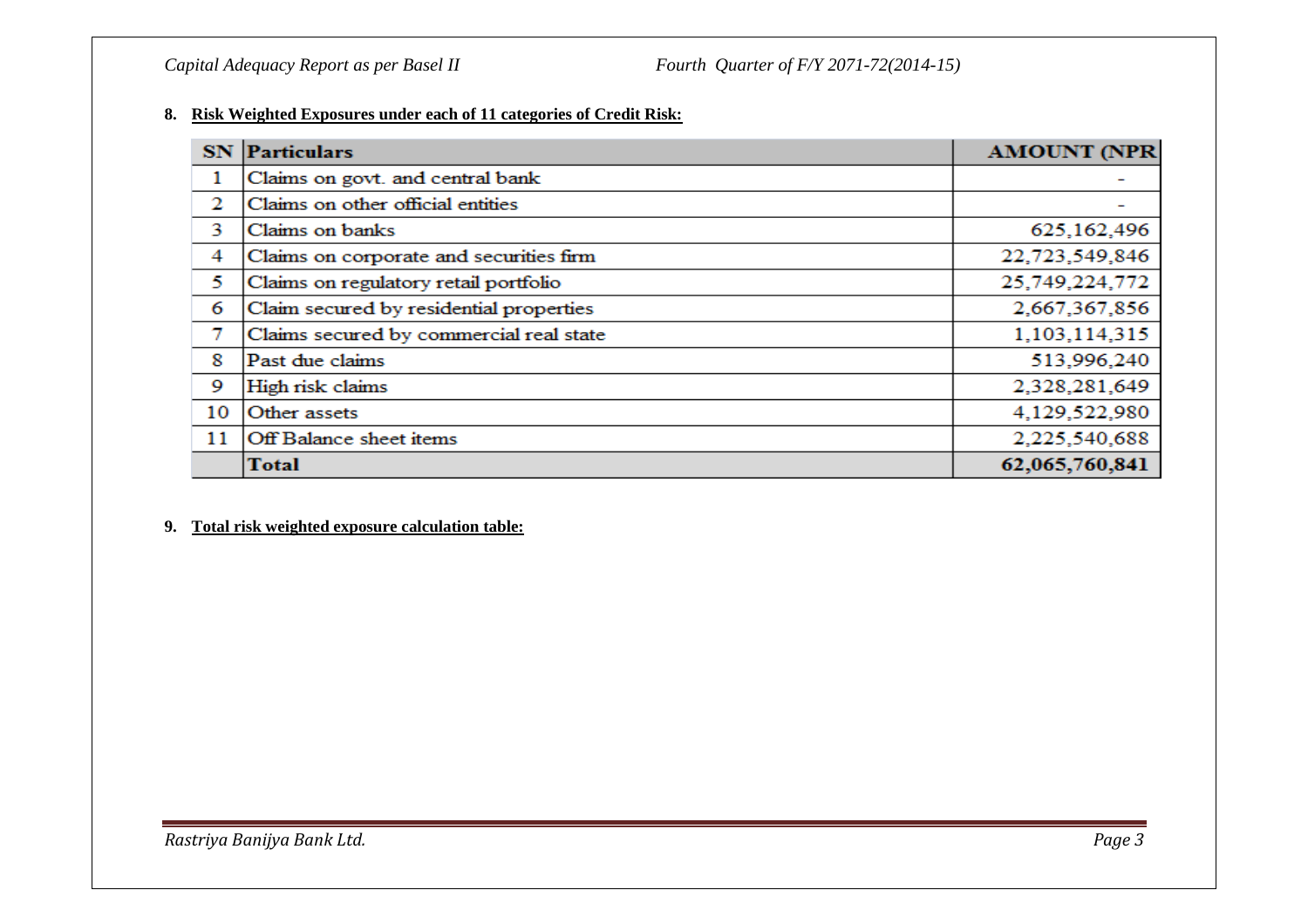| Capital Adequacy Report as per Basel II                                                                                                         |                          | Fourth Quarter of F/Y 2071-72(2014-15) |                             |                          |                       |                                          |
|-------------------------------------------------------------------------------------------------------------------------------------------------|--------------------------|----------------------------------------|-----------------------------|--------------------------|-----------------------|------------------------------------------|
|                                                                                                                                                 | 2072 Ashad               |                                        |                             |                          |                       |                                          |
| <b>Assets</b>                                                                                                                                   | <b>Book Value</b>        | <b>Specific</b><br><b>Provision</b>    | <b>Eligible CRM</b>         | <b>Net Amount</b>        | <b>Risk</b><br>Weight | <b>Risk Weighted</b><br><b>Exposures</b> |
| <b>On Balance Sheet Transactions</b>                                                                                                            | (a)                      | <b>(b)</b>                             | $\left( \mathbf{c} \right)$ | $(d)=(a)-(b)-(c)$        | (e)                   | $(f) = (d)^*(e)$                         |
| <b>Cash Balance</b>                                                                                                                             | 3,830,588,195            | $\sim$                                 | $\sim$                      | 3,830,588,195            | 0%                    |                                          |
| Balance with Nepal Rastra Bank (NRB)                                                                                                            | 18,020,466,478           | $\sim$                                 | $\sim$                      | 18,020,466,478           | 0%                    | $\overline{a}$                           |
| Gold                                                                                                                                            |                          | $\sim$                                 | ÷.                          |                          | 0%                    | $\overline{\phantom{a}}$                 |
| Investments in Government of Nepal Bonds                                                                                                        | 34,160,357,400           | $\sim$                                 | $\sim$                      | 34,160,357,400           | 0%                    | $\sim$                                   |
| All Claims on Government of Nepal                                                                                                               | 3,957,427,641            | $\sim$                                 | ÷                           | 3,957,427,641            | 0%                    | $\sim$                                   |
| <b>Investments in NRB Bonds</b>                                                                                                                 | ÷.                       | $\sim$                                 | $\sim$                      | $\sim$                   | 0%                    | $\sim$                                   |
| All Claims on Nepal Rastra Bank                                                                                                                 | $\overline{\phantom{0}}$ | $\sim$                                 | ÷                           |                          | 0%                    | $\overline{\phantom{0}}$                 |
| Claims on Foreign Government and Central Banks (ECA rating 0-1)                                                                                 | ÷.                       | $\sim$                                 | ÷.                          | ٠                        | 0%                    | ۰                                        |
| Claims on Foreign Government and Central Banks (ECA rating 2)                                                                                   | $\sim$                   | $\sim$                                 | $\sim$                      | $\sim$                   | 20%                   | $\sim$                                   |
| Claims on Foreign Government and Central Banks (ECA rating 3)                                                                                   | ٠                        |                                        | ٠                           |                          | 50%                   | $\overline{\phantom{a}}$                 |
| Claims on Foreign Government and Central Banks (ECA rating 4 - 6)                                                                               | $\equiv$                 | $\sim$                                 | $\sim$                      | $\sim$                   | 100%                  | $\sim$                                   |
| Claims on Foreign Government and Central Banks (ECA rating 7)                                                                                   | ä,                       | $\overline{\phantom{a}}$               | ä,                          |                          | 150%                  | ÷.                                       |
| Claims on BIS, IMF, ECB,EC and Multilateral Development Banks                                                                                   | ÷                        | $\sim$                                 | ÷                           | $\overline{\phantom{a}}$ | 0%                    | $\sim$                                   |
| Claims on Other Multilateral Development Banks                                                                                                  | ÷                        | $\sim$                                 | $\sim$                      | $\sim$                   | 100%                  | $\sim$                                   |
| Claims on Public Sector Entities (ECA rating 0-1)                                                                                               | $\sim$                   | $\sim$                                 | $\sim$                      |                          | 20%                   | ÷,                                       |
| Claims on Public Sector Entities (ECA rating 2)                                                                                                 | $\sim$                   | ÷.                                     | ÷.                          | $\sim$                   | 50%                   | $\sim$                                   |
| Claims on Public Sector Entities (ECA rating 3-6)                                                                                               |                          |                                        | ä,                          |                          | 100%                  |                                          |
| Claims on Public Sector Entities (ECA rating 7)                                                                                                 | 1,028,088,781            | 4,975,000                              | ÷                           | 1,023,113,781            | 150%                  | 1,534,670,671                            |
|                                                                                                                                                 | 702,175,660              | $\mathcal{L}_{\mathcal{A}}$            | $\sim$                      | 702,175,660              | 20%                   | 140,435,132                              |
| Claims on Domestic Banks that fulfill Capital Adequacy Requirement<br>Claims on Domestic Banks that do not fulfill Capital Adequacy Requirement |                          |                                        |                             |                          | 100%                  |                                          |
|                                                                                                                                                 | 245,730,098              | $\sim$                                 | $\blacksquare$              | 245,730,098              |                       | 245,730,098                              |
| Claims on Foreign Banks (ECA rating 0-1)                                                                                                        | 1,169,106,665            | $\sim$                                 | $\sim$                      | 1,169,106,665            | 20%                   | 233,821,333                              |
| Claims on Foreign Banks (ECA rating 2)                                                                                                          | 10.351.865               |                                        |                             | 10,351,865               | 50%                   | 5,175,932                                |
| Claims on Foreign Banks (ECA rating 3-6)                                                                                                        | 17,101,579               | 27,080,271                             | ш.                          |                          | 100%                  |                                          |
| Claims on Foreign Banks (ECA rating 7)                                                                                                          |                          | $\sim$                                 | ÷.                          | $\sim$                   | 150%                  | $\sim$                                   |
| Claims on Foreign Banks established in SAARC Region with buffer capital of                                                                      |                          |                                        |                             |                          |                       |                                          |
| 1% over the regulatory requirement of their country                                                                                             |                          |                                        |                             |                          | 20%                   |                                          |
| Claims on Domestic Corporates                                                                                                                   | 21.194.908.581           | $\sim$                                 | 6.029.406                   | 21.188.879.175           | 100%                  | 21.188.879.175                           |
| Claims on Foreign Corporates (ECA rating 0-1)                                                                                                   | $\sim$                   | $\sim$                                 | $\overline{\phantom{a}}$    | $\sim$                   | 20%                   |                                          |
| Claims on Foreign Corporates (ECA rating 2)                                                                                                     | $\sim$                   | ÷.                                     | ÷.                          | $\sim$                   | 50%                   | $\sim$                                   |
| Claims on Foreign Corporates (ECA rating 3 -6)                                                                                                  |                          |                                        | ä,                          |                          | 100%                  |                                          |
| Claims on Foreign Corporates (ECA rating 7)                                                                                                     |                          | $\sim$                                 |                             |                          | 150%                  |                                          |
| Regulatory Retail Portfolio (Not Overdue)                                                                                                       | 43,738,983,580           | $\sim$                                 | 9,406,683,884               | 34,332,299,697           | 75%                   | 25,749,224,772                           |
| Regulatory Retail Portfolio Except for Granularity                                                                                              |                          | $\sim$                                 | $\overline{\phantom{a}}$    |                          | 100%                  |                                          |
| Claims Secured by Residential Properties                                                                                                        | 4,445,613,093            | $\sim$                                 | $\sim$                      | 4,445,613,093            | 60%                   | 2,667,367,856                            |
| Claims not fully Secured by Residential Properties                                                                                              |                          |                                        | ÷.                          |                          | 150%                  |                                          |
| Claims Secured by Residential Properties (Overdue)                                                                                              | 49,824,362               | 49,824,362                             | a.                          |                          | 100%                  |                                          |
| Claims Secured by Commercial Real Estate                                                                                                        | 1,103,114,315            | L.                                     | $\sim$                      | 1,103,114,315            | 100%                  | 1,103,114,315                            |
| Past due Claim (Except for claims secured by Residetial Properties)                                                                             | 2,512,153,639            | 2,169,489,479                          | $\overline{\phantom{a}}$    | 342,664,160              | 150%                  | 513,996,240                              |
| <b>High Risk Claims</b>                                                                                                                         | 1,552,187,766            | $\sim$                                 | $\sim$                      | 1,552,187,766            | 150%                  | 2,328,281,649                            |
| Investments in Shares and Capital Instruments of company listed in Stock                                                                        |                          |                                        |                             |                          |                       |                                          |
| Exchange                                                                                                                                        | 37,740,680               |                                        |                             | 37,740,680               | 100%                  | 37,740,680                               |
| Investments in Shares and Capital Instruments of company not listed in Stock                                                                    |                          |                                        |                             |                          |                       |                                          |
| Exchange                                                                                                                                        | 11,141,000               | 13,088,000                             |                             |                          | 150%                  |                                          |
| Employee Loans secured by residnetial properties                                                                                                | 2,367,282,240            |                                        | $\sim$                      | 2,367,282,240            | 60%                   | 1,420,369,344                            |
| Interest Receivable/Claims on Government securities                                                                                             | 39,316,641               |                                        | ÷.                          | 39,316,641               | 0%                    |                                          |
| Cash and Other transit items in receivable                                                                                                      | 163,385,990              | 35,792,009                             | $\sim$                      | 127,593,981              | 20%                   | 25,518,796                               |
| <b>Other Assets</b>                                                                                                                             | 13,216,536,655           | 10,570,642,495                         |                             | 2,645,894,160            | 100%                  | 2.645.894.160                            |
| <b>Total</b>                                                                                                                                    | 153,573,582,903          | 12,870,891,616                         | 9,412,713,289               | 131,301,903,690          |                       | 59,840,220,153                           |

*Rastriya Banijya Bank Ltd. Page 4*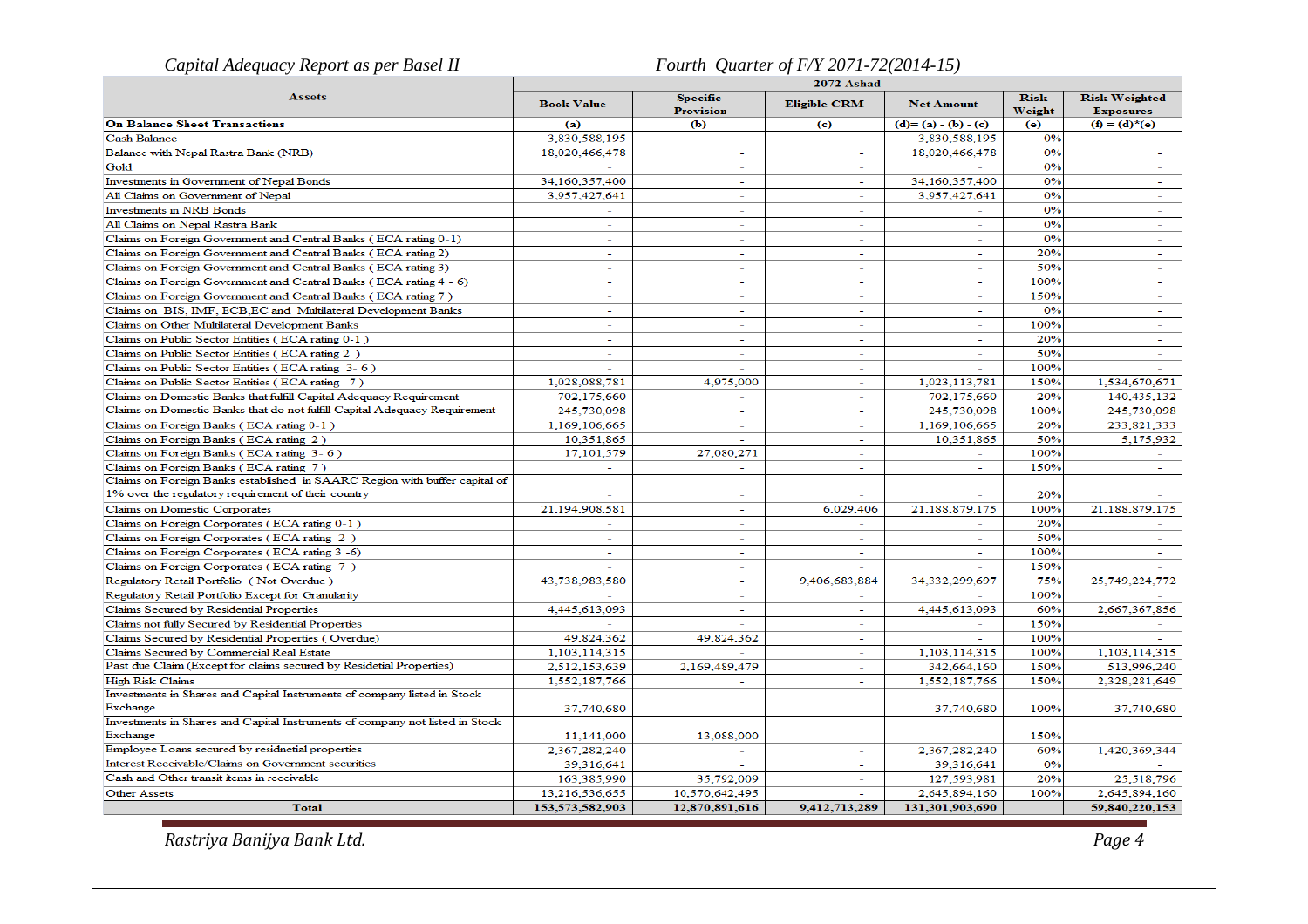|                                                                             | Fourth Quarter of F/Y 2071-72(2014-15)<br>2072 Ashad |                                     |                             |                   |                       |                                          |  |
|-----------------------------------------------------------------------------|------------------------------------------------------|-------------------------------------|-----------------------------|-------------------|-----------------------|------------------------------------------|--|
| <b>Assets</b>                                                               | <b>Book Value</b>                                    | <b>Specific</b><br><b>Provision</b> | <b>Eligible CRM</b>         | <b>Net Amount</b> | <b>Risk</b><br>Weight | <b>Risk Weighted</b><br><b>Exposures</b> |  |
| <b>Off Balance Sheet Transactions</b>                                       | (a)                                                  | (b)                                 | $\left( \mathbf{c} \right)$ | $(d)=(a)-(b)-(c)$ | (e)                   | $(f) = (d)^*(e)$                         |  |
| <b>Revocable Commitments</b>                                                |                                                      |                                     | $\sim$                      |                   | 0%                    |                                          |  |
| <b>Bills Under Collection</b>                                               | 280.062.920                                          | L.                                  | $\equiv$                    | 280,062,920       | 0%                    | L.                                       |  |
| Forward Exchange Contract Liabilities                                       |                                                      | ÷.                                  | $\sim$                      |                   | 10%                   | ٠                                        |  |
| LC Commitments with Original Maturity Upto 6 months- Domestic               |                                                      |                                     |                             |                   |                       |                                          |  |
| counterparty                                                                | 921,134,986                                          |                                     | 63,974,623                  | 857,160,363       | 20%                   | 171,432,073                              |  |
| -Foreign Counterparty (ECA 0-1)                                             |                                                      | $\overline{a}$                      | $\mathbf{r}$                |                   | 20%                   |                                          |  |
| -Foreign Counterparty (ECA 2)                                               | ۰                                                    | ٠                                   | $\sim$                      | ÷.                | 50%                   |                                          |  |
| -Foreign Counterparty (ECA 3-6)                                             | L.                                                   | ÷.                                  | $\mathbf{r}$                | ä,                | 100%                  | ä,                                       |  |
| -Foreign Counterparty (ECA 7)                                               | $\overline{a}$                                       | $\blacksquare$                      | $\sim$                      | ÷.                | 150%                  | $\overline{\phantom{a}}$                 |  |
| LC Commitments with Original Maturity Over 6 months - Domestic              |                                                      |                                     |                             |                   |                       |                                          |  |
| counterparty                                                                | 56.961.617                                           |                                     | $\overline{a}$              | 56.961.617        | 50%                   | 28,480,809                               |  |
| -Foreign Counterparty (ECA 0-1)                                             |                                                      | $\overline{a}$                      | $\overline{a}$              |                   | 20%                   |                                          |  |
| -Foreign Counterparty (ECA 2)                                               | ÷                                                    | ÷.                                  | $\sim$                      | ÷                 | 50%                   |                                          |  |
| -Foreign Counterparty (ECA 3 -6)                                            | L.                                                   | $\overline{a}$                      | $\overline{a}$              | L.                | 100%                  | $\overline{a}$                           |  |
| -Foreign Counterparty (ECA 7)                                               | L.                                                   | ä,                                  | $\sim$                      | ÷.                | 150%                  | ÷.                                       |  |
| Bid Bod, Performance Bond and Counter Guarantee                             |                                                      |                                     |                             |                   |                       |                                          |  |
| - Domestic Counterparty                                                     | 1,527,573,233                                        | $\overline{a}$                      | 97,696,023                  | 1,429,877,210     | 50%                   | 714,938,605                              |  |
| -Foreign Counterparty (ECA 0-1)                                             | ÷.                                                   | ä,                                  | ÷.                          |                   | 20%                   |                                          |  |
| -Foreign Counterparty (ECA 2)                                               | ۰                                                    | ۰                                   | $\blacksquare$              | ۰                 | 50%                   |                                          |  |
| -Foreign Counterparty (ECA 3 -6)                                            | L.                                                   | L.                                  | L.                          | L.                | 100%                  | ÷.                                       |  |
| -Foreign Counterparty (ECA 7)                                               | ÷.                                                   | $\equiv$                            | $\sim$                      | ٠                 | 150%                  | ٠                                        |  |
| <b>Underwritting Commitments</b>                                            | ÷.                                                   | $\tilde{\phantom{a}}$               | $\overline{a}$              | ÷.                | 50%                   | ٠                                        |  |
| Lending of Banks Securities or Posting of Securities as Collateral          | $\sim$                                               | ÷.                                  | $\sim$                      |                   | 100%                  | ٠                                        |  |
| Repurchase agreements, assets sale with recourse                            | ٠                                                    | $\ddot{\phantom{1}}$                | $\sim$                      | ٠                 | 100%                  |                                          |  |
| <b>Advance Payment Guarantee</b>                                            | 258,019,210                                          | $\overline{a}$                      | $\sim$                      | 258,019,210       | 100%                  | 258,019,210                              |  |
| <b>Financial Guarantee</b>                                                  |                                                      | $\overline{\phantom{a}}$            | $\sim$                      |                   | 100%                  |                                          |  |
| Acceptances and Endorsements                                                | L.                                                   | $\overline{a}$                      | $\overline{a}$              | ä,                | 100%                  | L,                                       |  |
| Unpaid Portion of Partly paid shares and securities                         | ÷.                                                   | ÷.                                  | $\sim$                      | $\equiv$          | 100%                  |                                          |  |
| Irrevocable Credit Commitments (short term)                                 | 2,067,941,860                                        | ÷.                                  | $\mathbf{r}$                | 2,067,941,860     | 20%                   | 413,588,372                              |  |
| Irrevocable Credit Commitments (long term)                                  |                                                      | ä,                                  | ÷                           |                   | 50%                   |                                          |  |
| Claims on foreign bank incorporated in SAARC region operating with a buffer |                                                      |                                     |                             |                   |                       |                                          |  |
| of 1% above their respective regulatory capital requirement                 |                                                      | $\overline{a}$                      | $\overline{\phantom{0}}$    | ÷,                | 20%                   |                                          |  |
| Other Contingent Liabilities                                                | 639,081,619                                          | ä,                                  | ÷.                          | 639,081,619       | 100%                  | 639,081,619                              |  |
| <b>Unpaid Guarantee Claims</b>                                              |                                                      | ÷                                   |                             |                   | 200%                  |                                          |  |
| <b>Total</b>                                                                | 5,750,775,446                                        | ÷                                   | 161,670,646                 | 5,589,104,800     |                       | 2,225,540,688                            |  |

*Rastriya Banijya Bank Ltd. Page 5*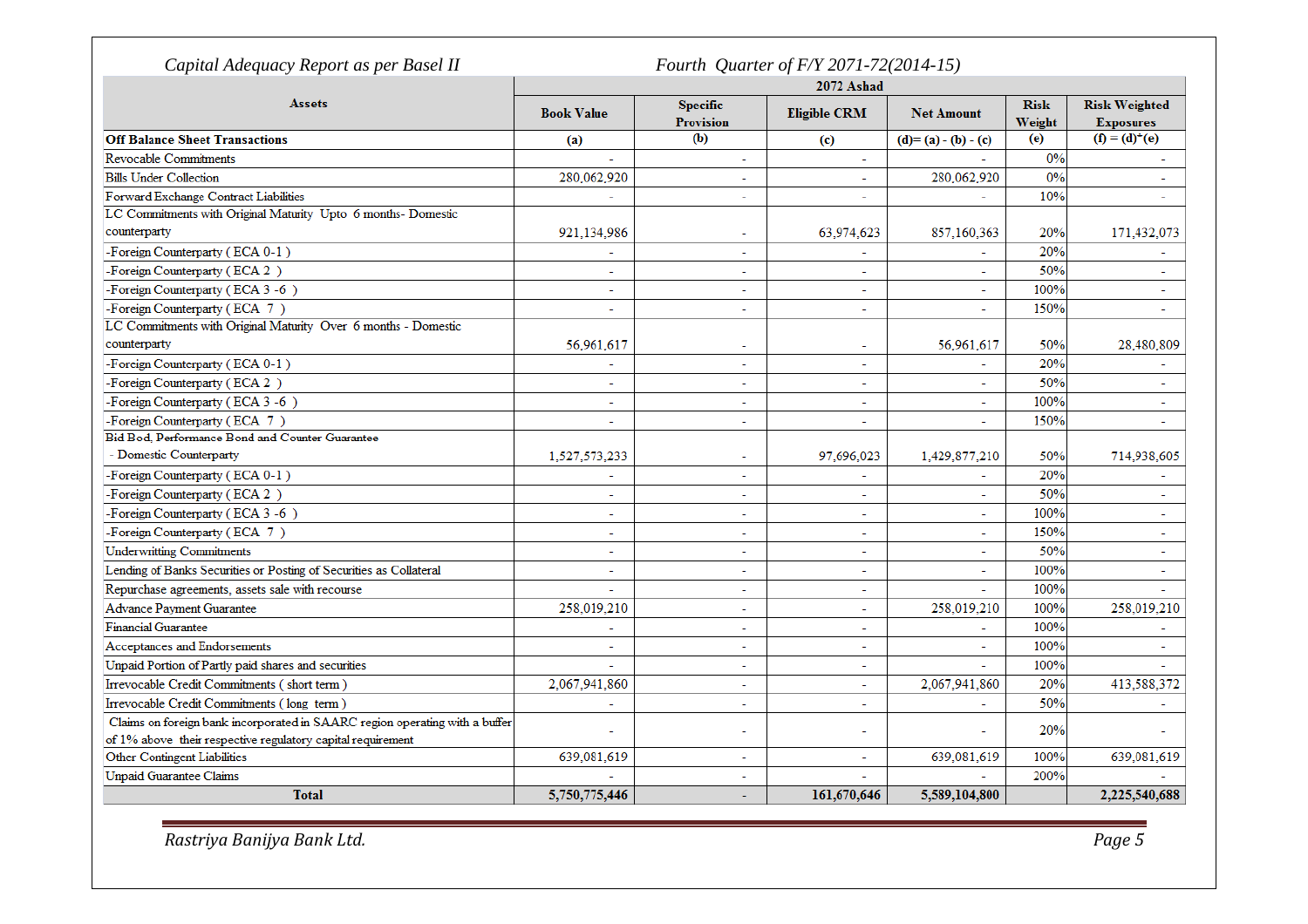| 10. Amount of NPA: | Gross: NPR 2,561,978,001 |               | Net: NPR 342,664,160 |
|--------------------|--------------------------|---------------|----------------------|
| 11. NPA ratios:    | Gross: $3.41\%$          | Net: $0.48\%$ |                      |

#### **12. Movement of NPA:**

#### **AMOUNT (NPR)**

|                             | <b>Ashad 2072</b> | Chaitra 2071  | <b>Changes</b>  |
|-----------------------------|-------------------|---------------|-----------------|
| <b>Non-performing Loans</b> | <b>Gross</b>      | <b>Gross</b>  |                 |
|                             | 2,561,978,001     | 2,464,939,532 | 97,038,469      |
| Restructured Loan           | 205,820,467       | 215,544,814   | (9, 724, 347)   |
| Substandard loan            | 123,947,038       | 255,994,376   | (132, 047, 338) |
| Doubtful Loan               | 419,221,944       | 157,039,875   | 262,182,069     |
| Loss Loan                   | 1,812,988,551     | 1,836,360,467 | (23, 371, 916)  |

#### **13. Write off of loans & Interest suspense:**

Loans were not written off during this quarter. Balance of Interest suspense account as on this quarter end is NPR. 9,600,457,254.

| <b>Particulars</b>       | <b>Ashad 2072</b> | Chaitra 2071      | <b>Changes</b>  |
|--------------------------|-------------------|-------------------|-----------------|
| <b>Interest Suspense</b> | 9,600,457,254     | 11, 195, 151, 255 | (1,594,694,001) |

#### **14. Movement in Loan loss provisions and interest suspense:**

Loan Loss Provision as on end of this quarter is NPR. 3,333,603,098. It has been increased by NPR 7,689,778 in this quarter as compared to last quarter.

| <b>Particulars</b>        | <b>Ashad 2072</b> | Chaitra 2071  | Changes   |
|---------------------------|-------------------|---------------|-----------|
| Total Loan Loss provision | 3,333,603,098     | 3,325,913,320 | 7,689,778 |

*Rastriya Banijya Bank Ltd. Page 6*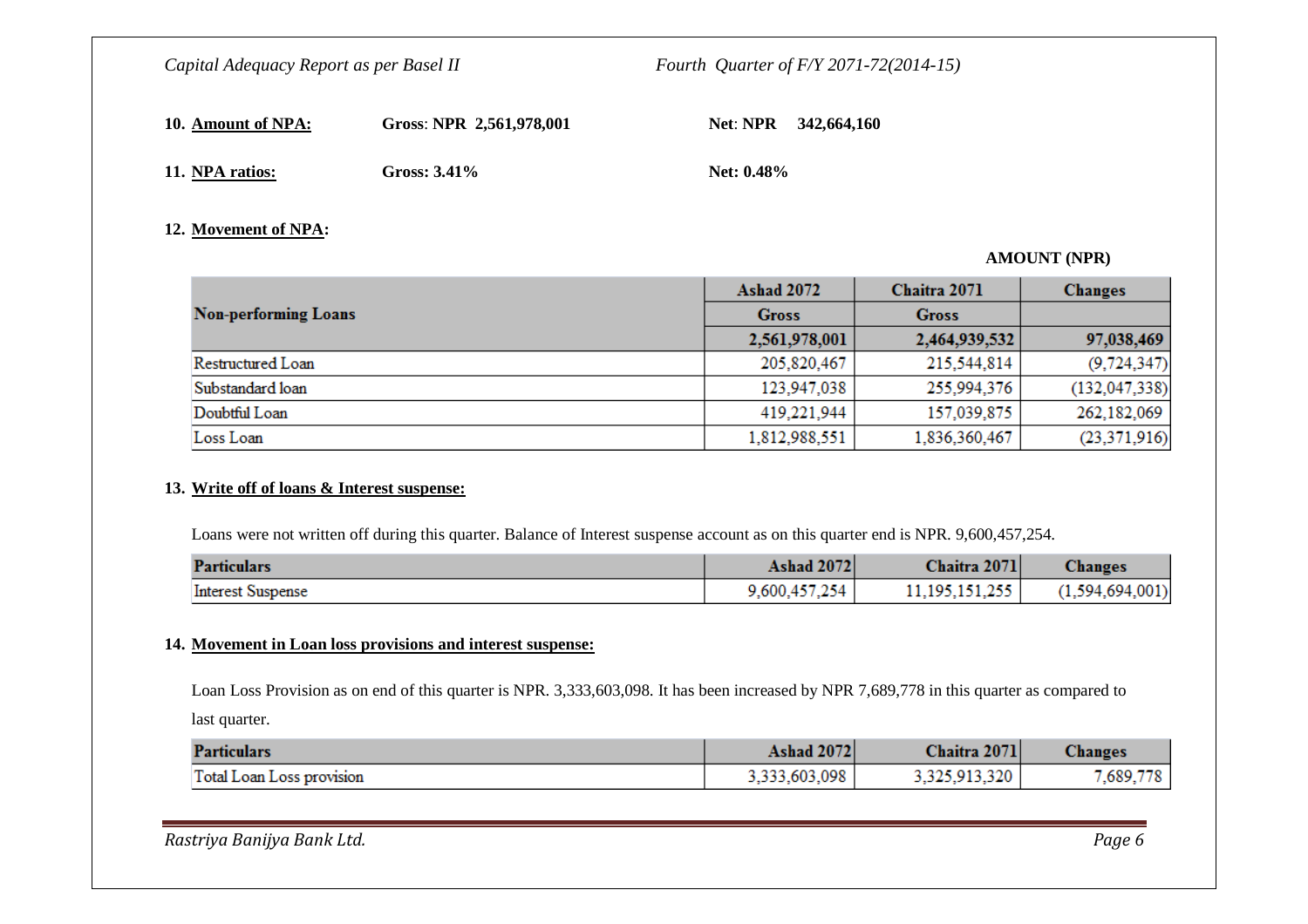#### **15. Detail of additional Loan Loss provision:**

Additional loan loss provision of Rs. 352,463,002.42 has been provided above minimum requirement of NRB directives on pass loan category.

#### **16. Segregation of investment portfolio into Held for trading, Held to maturity and Available for sale category:**

All the investments are classified as held to maturity category except holding in banks, financial Institution and organized bodies which are categorized as available for sale.

#### **17. Risk Management System:**

The Bank is fully owned by the Government of Nepal. The Capitalization Plan of the bank has been successfully implemented increasing its capital base. The Board of Directors and the Management of the Bank are responsible for implementing and strengthening Risk Management Systems.

#### **Credit risk management system:**

- • Risk Management Committee, Central Credit Committee chaired by CEO, DGM level Credit Committee, Credit Committee at Department level, Regional Office Credit Committee, Branch Office Credit Committee and Credit Chief are responsible at different level to identify and implement tools to mitigate credit risk.
- $\bullet$  Credit is approved, disbursed, monitored and reviewed following credit approval, disbursement, monitoring and review procedures described in the "Credit Manual 2060" and internal circular issued by the management from time to time.
- Risk Management Committee and Loan Recovery and Debt Restructuring Committee are responsible to identify large and problematic loans and to recovery write off of such loan.
- Credit concentration is monitored periodically and the bank bears a highly diverse credit portfolio with large number of borrowers.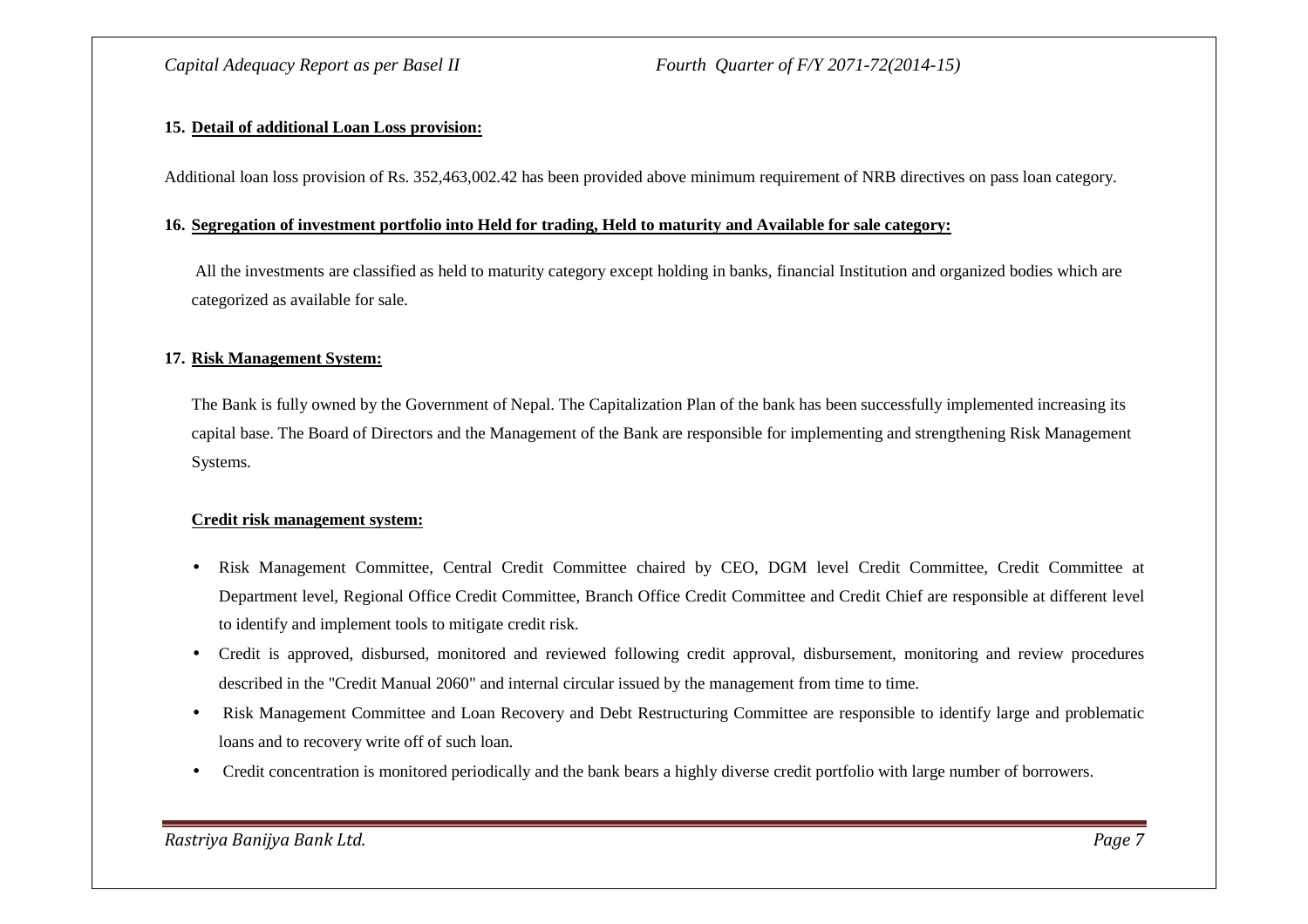The responsibility for review of investment on half yearly basis has been vested to Internal Audit Department by the Treasury and •Investment Manual of the Bank. The investment review report is submitted to Nepal Rastra Bank and Treasury Department by the Internal Audit Department on half yearly basis.

#### **Market Risk Management Systems:**

- • The Bank uses the liquidity table and gap analysis for management of market risk. The Bank has its own Investment and Treasury Operations Manual as a guiding document for the management of market risk.
- $\bullet$  Assets and Liabilities Committee (ALCO) has been established to review the interest rate exposures at periodic intervals and suggest corrective measures to the management. The ALCO also reviews liquidity risk on monthly basis.

#### **Operational Risk Management System:**

- $\bullet$  Different aspects of operational risks are addressed by in various policies, manuals, circulars and instructions of the Bank. The following policies, procedures and guidelines are implemented by the Bank, which contains relative controls to address different aspects of risks associated with the operations.
	-
	- Investment and Treasury Operations Manual Credit Manual 2060
	- Collateral Security Valuation Directives 2064 Accounting Manual 2061
	- Financial Administration Bye-Rules 2068 RBBL Loan Write Off Bye-Rules 2062
	- Budget Manual 2060 Audit Manual 2060
	-
	-
- Functional Organizational Structure Branch Operation Manual 2064 (as updated 2069)
	-
	-
	-
	-
- -Agricultural Loan Policy and Manual 2069 Loan Recovery and Debt Restructuring Directives 2061
- Employee Service Bye Rule 2070 Departmental Operating Instructions and manual for various departments

-Information and Communication Technology (ICT) Policy and Guidelines-2012